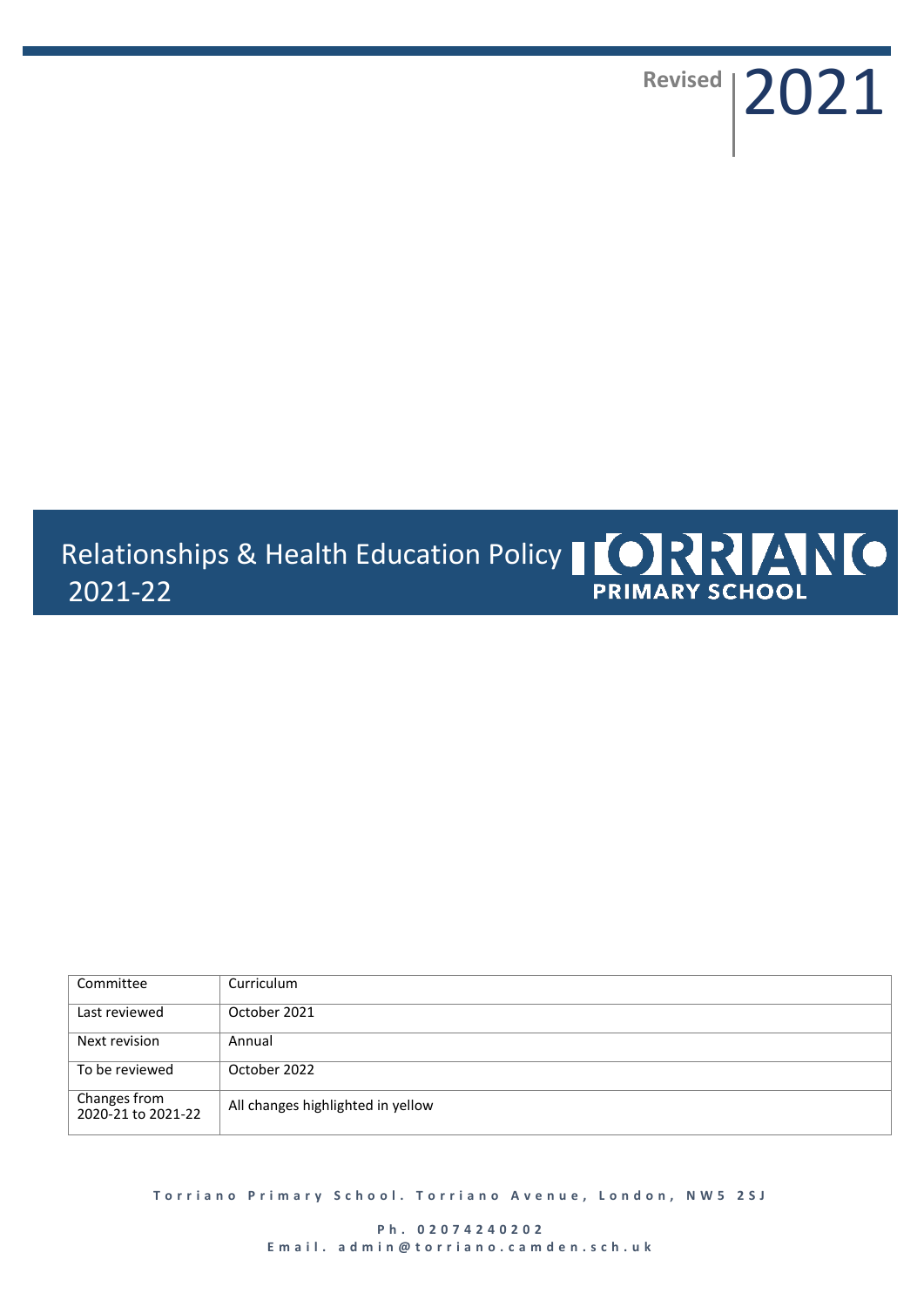# **Purpose**

All primary schools are required to teach Relationships Education and to produce a Relationships Education policy

The purpose of the policy is to:

- Give information to staff, parents and carers, governors, pupils and outside visitors about what is taught in Relationships Education, how it is taught and who teaches it.
- Enable parents and carers to support their children in learning about Relationships Education
- Give a clear statement on what the school aims to achieve from Relationships Education, the values underpinning it and why it is compulsory for all primary school pupils.
- Set out how Relationships Education meets school's legal requirements to promote well-being (Children Act 2004)
- To prepare children for the challenges, opportunities and responsibilities of adult life (Education Act 2006)
- Ensure pupils learn about the nature of marriage and its importance for family life and bringing up of children (Learning and Skills Act 2006)
- Protect pupils from unsuitable teaching and materials (Learning and Skills Act 2006)
- Have an up to date policy developed in consultation with pupils and parents (Education Act 1996)
- Meet the school's safeguarding obligations
- Make the policy available to pupils and parents (Education Act 1996)
- Comply with the Equality Act 2010 to prevent discrimination, harassment and victimisation, advance equality of opportunity and foster good relations between different groups.

This policy also includes a statement on Sex Education which covers a definition, what is taught, who teaches it a parent's right to withdraw.

# **Development of the Policy**

This policy was developed by Senior Leaders and Camden Learning and involved consultation with pupils, staff, the school governors, parents and carers and the wider community.

We organised a series of consultations

- School council gave their views on what to teach and the best ways to teach Relationships Education
- Parents and carers were invited to a consultation meeting and gave their views on what they wanted their children to be taught
- Staff discussed the draft policy

We have also taken account of the

- Statutory guidance on Relationships Education, RSE and Health Education (DfE Feb 2019)
- Camden's Example Relationships policy (September 2021)
- Equality Act 2010 and the Public Sector Equality Duty
- Review of Sexual Abuse in Schools and Colleges (Ofsted June 2021)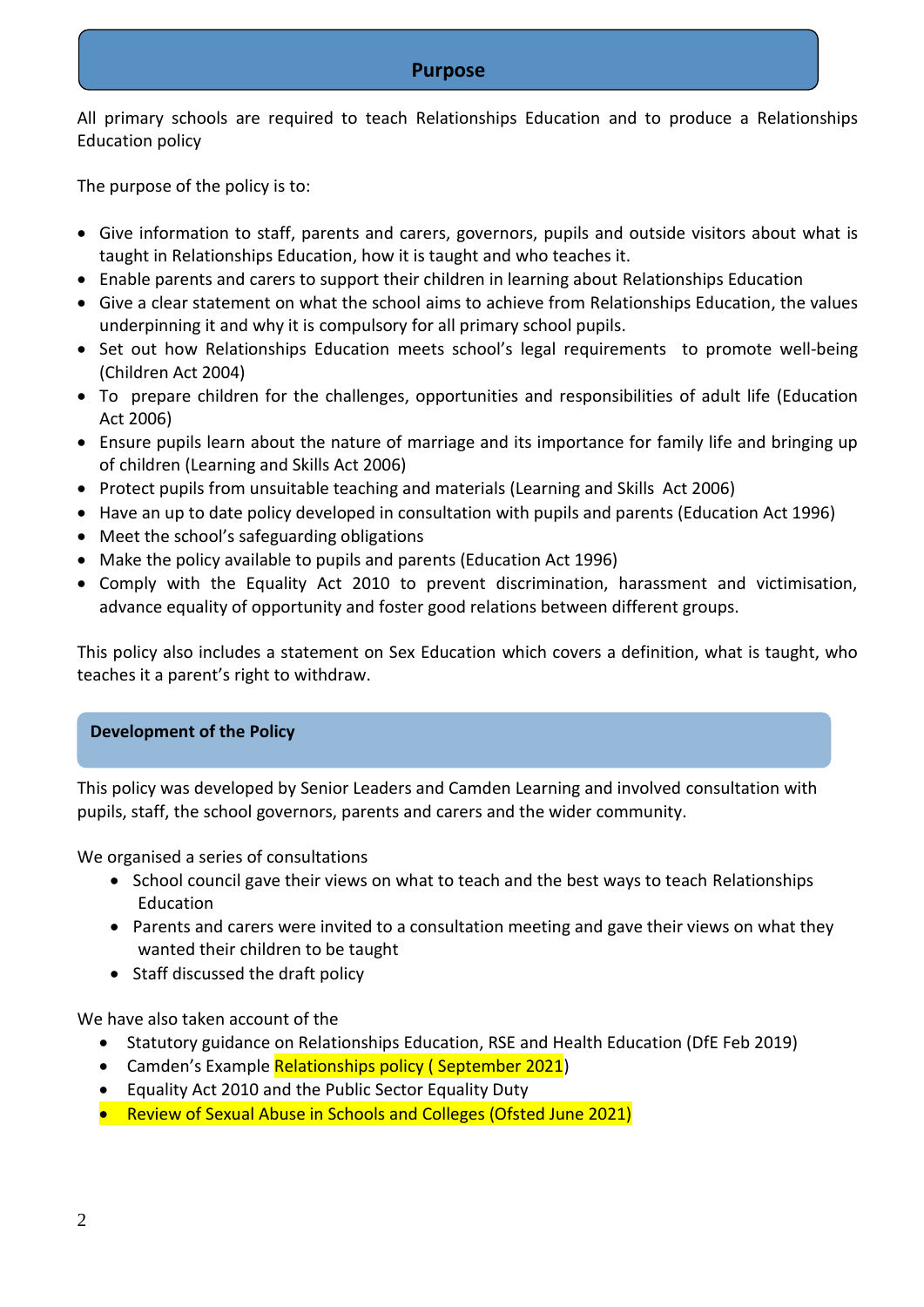### **Links to other policies**

This policy links to the PSHE and citizenship policy, the Safeguarding and Child Protection policy, Behaviour policy, Equality policy and Online Safety policy.

Our provision of Relationships Education is part of our approach to support the health and wellbeing of children and our commitment to being recognised as a healthy school, which was initially achieved in May 2013 ( we are currently a Silver Healthy School).

#### **Definition of Relationships Education**

- The requirements for teaching Relationship Education in primary are described in the DfE statutory guidance and based on this guidance, we have defined Relationships Education as learning about
- **•** Different relationships (including online) and how to make and maintain healthy, caring and respectful relationships within families and friendships, including understanding about appropriate boundaries.
- The importance of families in caring for children
- How to recognise when a relationship (with adults and/or peers) is unhealthy or unsafe and how to seek help and report concerns or abuse (including online)
- The importance of respecting others who are different from themselves whether physically, their family structure, their race, religion, belief, disability or sexual orientation
- Different types of bullying and discriminatory language, the impact it has, how to prevent it and how to get help
- Stereotypes and how they can lead to prejudice and discrimination e.g. based on gender, race, religion, disability or sexual orientation

# **Why teach Relationships Education at primary school?**

The government has made Relationships Education a statutory part of the curriculum and we agree that this is a crucial aspect of the primary curriculum.

We want children to develop the skills to make positive, caring, respectful and healthy relationships; in their friendships, within their families and with other children and adults.

We recognise that many children in primary already have active online lives and that the knowledge and skills they learn in Relationships Education will help them to navigate the online world safely and understand what is and is not appropriate and respectful behaviour.

Through Relationships Education, pupils also gain the knowledge they need to recognise and report abuse, including emotional, physical and sexual abuse and keep themselves safe both online and offline.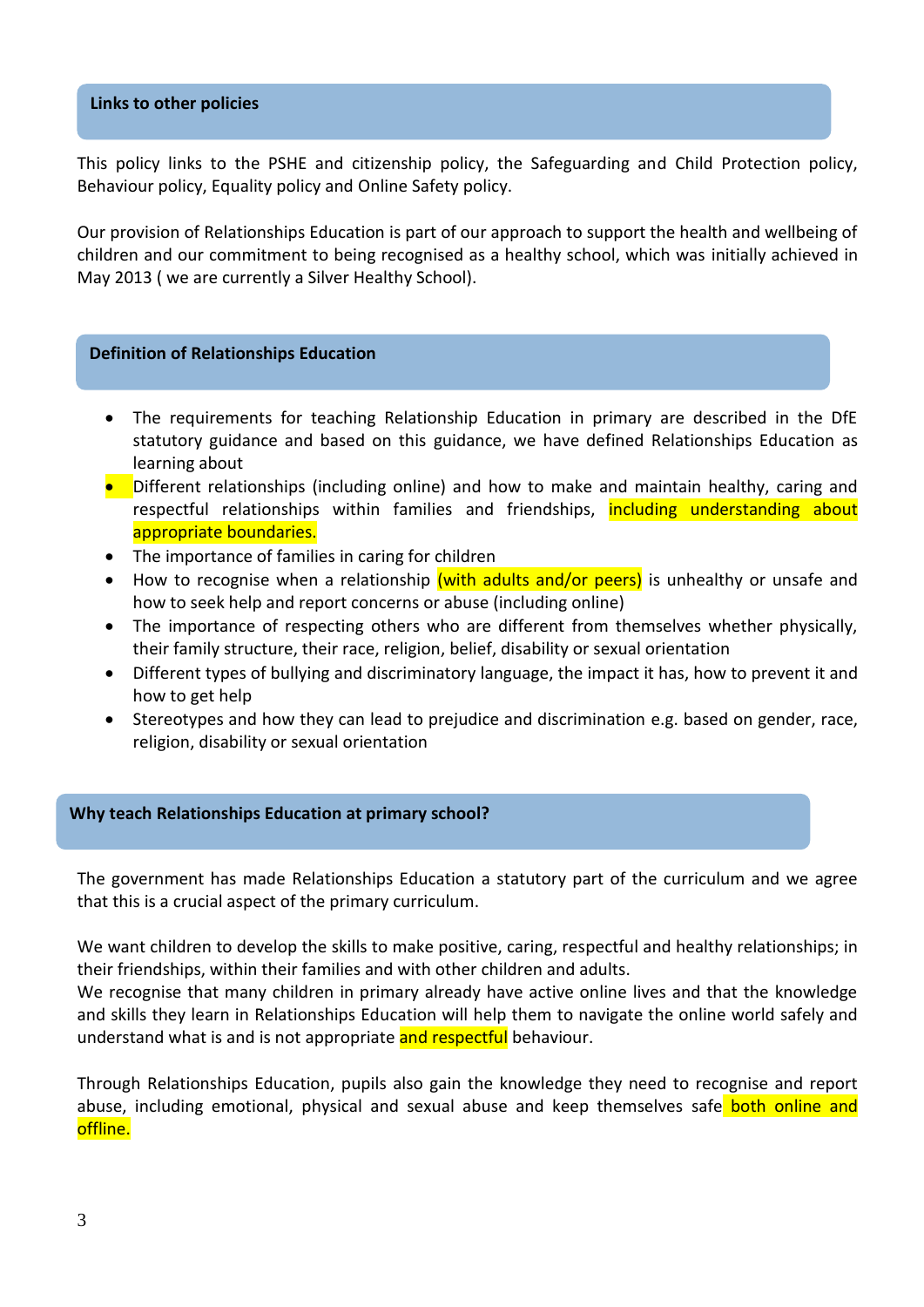For all these important reasons, the government has made Relationships Education a **compulsory** part of the school curriculum in which all pupils are required to participate.

**Parents do not have the right to withdraw their children from these lessons.** 

# **Values promoted through Relationships Education**

As a Gold Rights Respecting School we are committed to creating an inclusive school which promotes diversity and equality and fundamental British Values\*. Teaching Relationships Education will ensure that all children develop respect for others and for difference and tolerance and understanding of all aspects of diversity. We want all children to understand and feel accepted in the society they are growing up in and for every child in Camden to thrive in modern Britain.

We believe that Relationships Education promotes the aims and values of our school which include

- Respect for self and others
- Kindness and consideration for others
- Commitment, trust and love within relationships
- Promoting equality and respecting rights and responsibilities in relationships
- Respecting and celebrating difference and diversity
- Preventing prejudice and discrimination based on religion or belief, race, disability sexual orientation, sex and gender reassignment\*\*
- Promoting gender equality, challenging gender stereotypes and inequality
- Valuing family life and stable, loving and caring relationships, including marriage and civil partnerships, for bringing up children
- Everyone has the right to a healthy and safe relationship

\* *Democracy, individual liberty, the rule of law and mutual respect and tolerance \*\*Protected characteristics as enshrined in law through the Equality Act 2010*

# **Aims for Relationship Education**

Our Relationships Education programme aims to help children:

- Develop the confidence to talk, listen and think about feelings and relationships
- Develop the skills to make and maintain healthy and respectful friendships and family relationships
- Understand the importance of respect, responsibility, love and care in relationships
- Recognise unhealthy or unsafe relationships, including friendships (and online), within the family, **peers** and with known or unknown adults
- Recognise the differences between appropriate and inappropriate or unsafe contact (with adults and/or peers); physical or otherwise and to know how to report it and get help.
- Understand the importance of respecting others even when they are different from them
- Understand and respect different types of families, including families with one parent, with same sex parents, families that foster and adopt children
- Challenge and prevent discrimination based on difference e.g. race, religion, gender, gender identity, disability or sexual orientation
- Recognise bullying and discriminatory language based on race, religion, gender, disability or sexual orientation and develop the confidence to prevent it and report it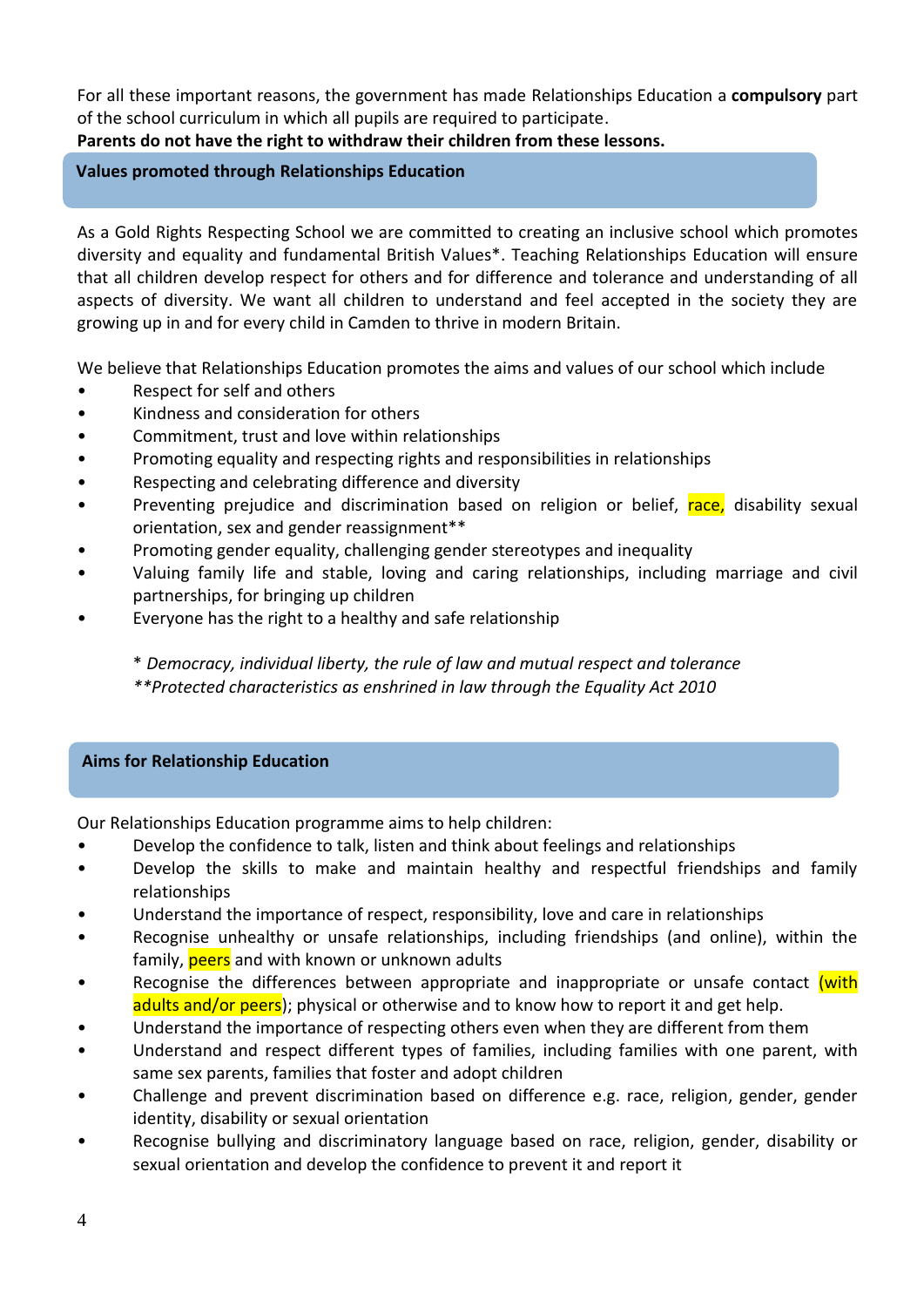# **Content and Organisation of the Programme**

- Challenge gender racial stereotypes and inequality and promote equality and respect in relationships
- Know how to be safe online and behave respectfully and appropriately
- Know where and how to seek information and advice when they need help

# **Where is Relationships Education taught?**

Relationships will be taught through a planned programme in PSHE and Citizenship taught as timetabled lessons in all years. Sometimes this will be organised as blocks of teaching e.g. teaching about preventing bullying to coincide with anti-bullying week or integrated into topics such as Me and My family, Keeping Safe and Online Safety. Lessons are at a level appropriate to the needs and maturity of the pupils. There is also time for discrete teaching topics across the years. We ensure that the same messages about being safe on line are taught through Relationships Education in computing lessons.

### **What is taught in Relationships Education?**

Our Relationships Education programme

- Reflects the statutory requirements in the DfE guidance which describes what needs to be taught by the end of primary (see appendix 1)
- We have planned the curriculum so that the knowledge, skills and attitudes are appropriate to the age and maturity of pupils and progress from one year to another, building on what has been learnt in previous years.

# *What is taught in each year group?*

We have a statutory duty to teach the Relationships Education elements of the science national curriculum, See Appendix 1 for the Relationships Education aspects of statutory science

- The content is based on the Relationships Education aspects in PSHE and Citizenship and the statutory elements of the science national curriculum
- The content for each year group covers knowledge, skills and attitudes and is appropriate to the age and maturity of pupils and progresses from one year to another, building on what has been learnt in previous years.
- Teachers plan lessons, taking account of the Camden Relationships Education learning objectives and suggested scheme of work

# **Teaching about difference and diversity**

The Government guidance '*expects all pupils to have been taught LGBT content at a timely point as part of this area of the curriculum*.' We will not have specific LGBT lessons but through our teaching will help children to understand the society in which they are living and growing up in, as well as being respectful of others and difference.

This will mean that when pupils learn about families, we will include families with two mums and two dads and when pupils learn about marriage, they will learn that marriage can be between opposite sex and same sex couples. When children learn about bullying and discriminatory language they will learn that this can happen because people are different or perceived to be different, and this can be because they have a different religion, are a different race, have a disability, or a different sexual orientation.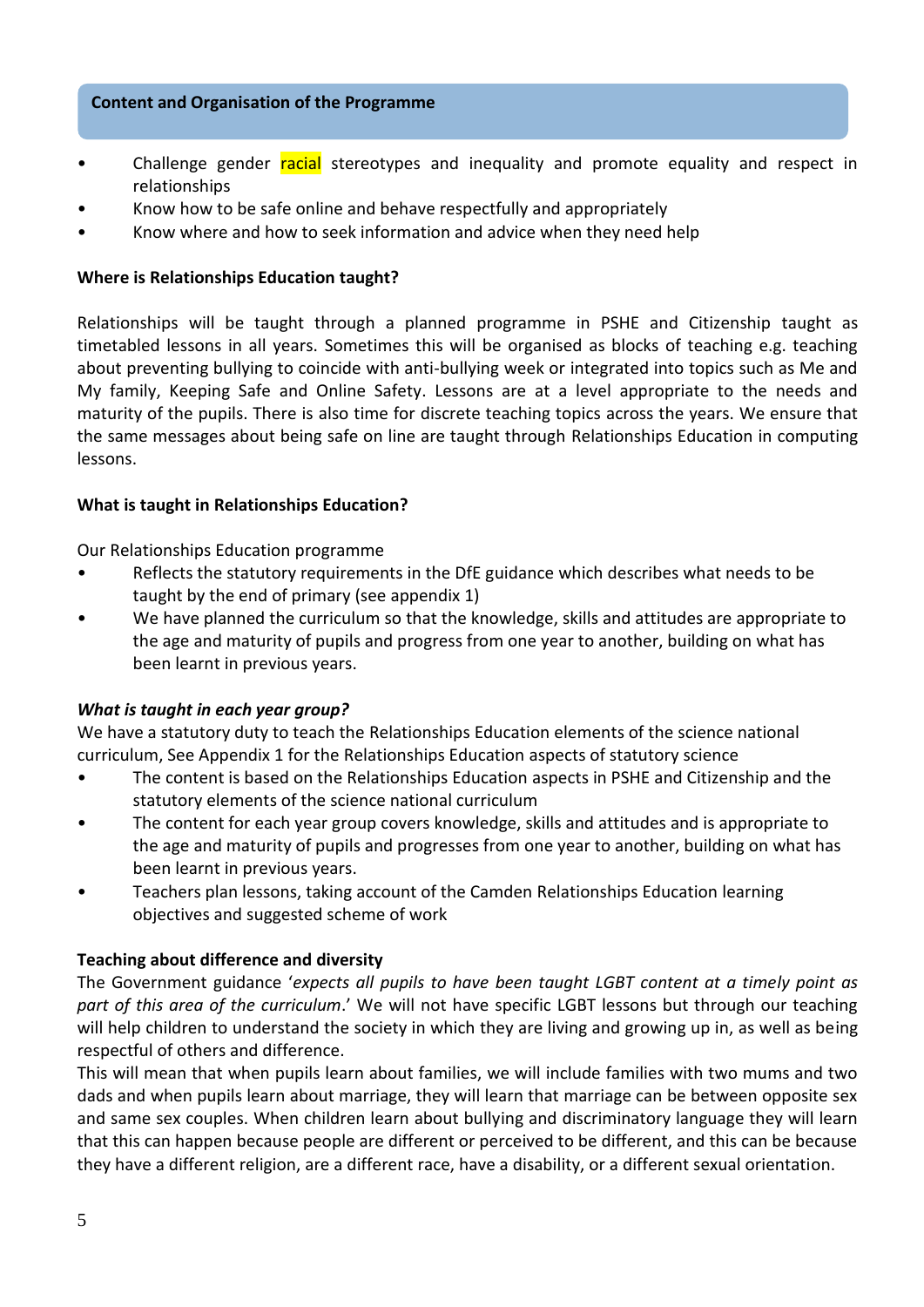# **In year 1**

In year 1 we teach a topic on families where children talk about their own families helping them to understand that all families are different but that they all love and care for one another. We use story books that show a wide range of family structures, including families with two mums and two dads

# **From year 2**

We introduce the idea that other people's families may not be the same as our own, but that is ok and that even though they are different their love and care for one another is what is important and that we respect one another's' differences. Children talk about their own family structures which might include families with one parent, with parents who are married, with parents that are not married, families with parents who are divorced where children might have parents and step parents, families where children are living with relatives such as aunts and grandmothers.

Teachers introduce a range of family structures to reflect the diversity within the school and within the community such as families where children are fostered and adopted and families where there are two mums and two dads.

The diversity of families is included when children cover the topic of families in Key Stage 2.

Our library includes a range of information books and storybooks reflecting family diversity and our inclusive values. Age appropriate books are introduced when the subject is being covered in class e.g. when teaching about families.

# **Teaching about different relationships**

In year 6 pupils learn that there are different types of romantic relationships, and that these can be between couples of the same and different sex. They learn a basic meaning of the words heterosexual, gay and lesbian.

# **Teaching about preventing bullying and discriminatory language**

We do not tolerate any type of bullying or discriminatory language, including using the word lesbian, gay, bisexual or transgender in an insulting or derogatory way. The Equality Act 2010 requires schools to prevent all types of discrimination.

When we teach about bullying in years 5 and 6, we cover all types of bullying and discriminatory language, including bullying based on race, religion, disability, gender, gender reassignment and sexual orientation. They also learn what homophobic and transphobic bullying mean.

Pupils learn about the impact that bullying and discriminatory language have on people, how these can cause prejudice and discrimination and mental health problems and what we can do to prevent this happening.

# **Who teaches Relationships Education and how is it taught?**

 We recognise that teaching about some aspects of Relationships Education is sensitive. All teachers set a group agreement or ground rules with pupils to ensure that an atmosphere is created where pupils feel able to ask questions, discuss concerns, talk about feelings and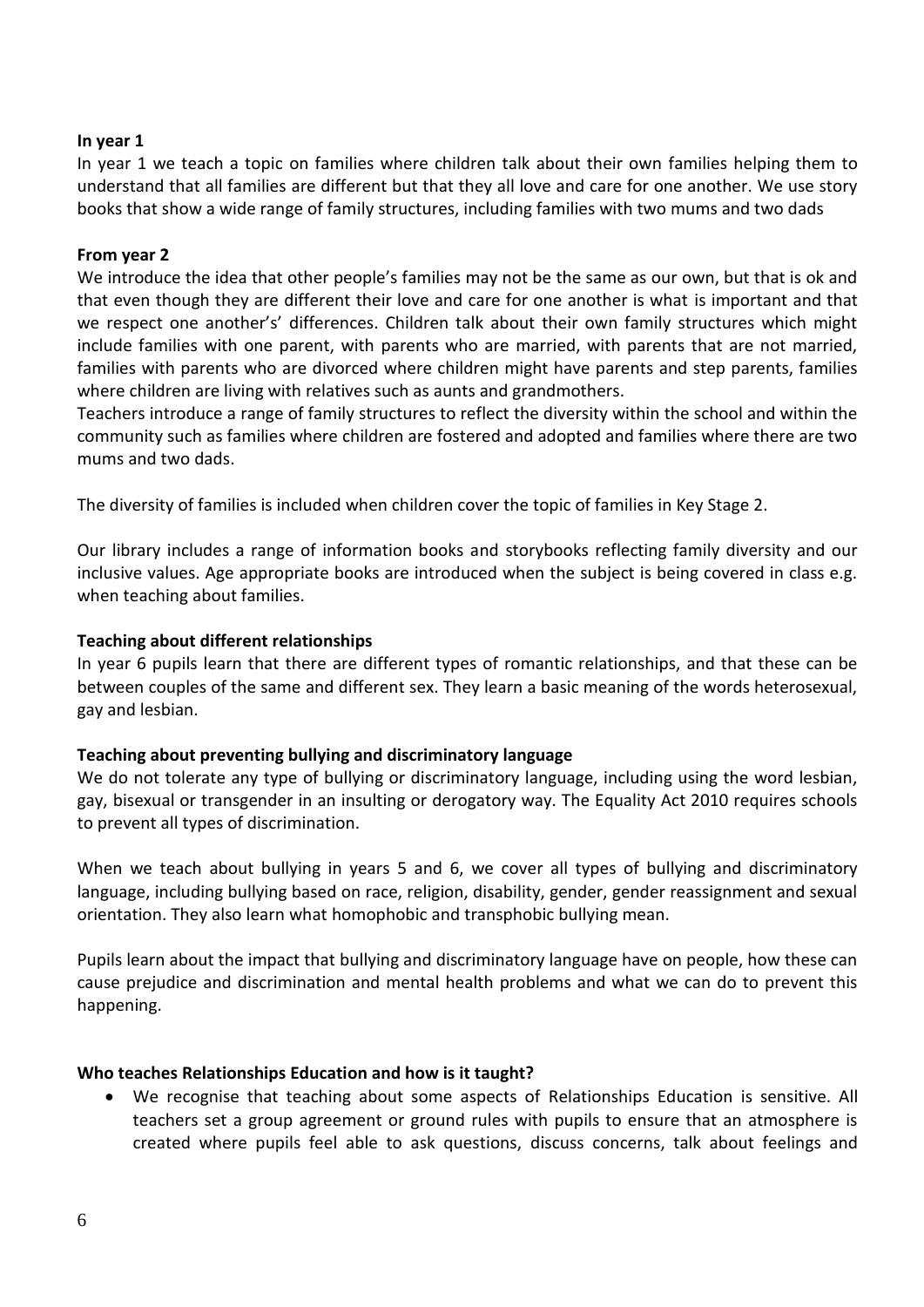relationships, understand about confidentiality, are respectful of one another and do not discuss or ask private information of each other or the teacher.

- We answer questions honestly and sensitively, appropriate to the age and maturity of the pupils. Some questions may not be answered immediately if the teacher feels they need to consult with the PSHE Lead and some questions may be more appropriately answered on a one-to-one basis, rather than with the whole class. In Key Stage 2 classes (when appropriate) we provide a question box so that pupils can anonymously ask questions and these are then answered by the class teacher.
- We will emphasise the importance of strong and supportive relationships, including marriage and civil partnerships (between opposite and same sex couples), and that caring and loving relationships are at the heart of happy and secure family life.
- Teaching resources are chosen to ensure that they are appropriate to the age and maturity of pupils. They take into account equality of opportunity through their use of language, cultural attitudes, family make-up and images, including body image, avoiding stereotyping, racism and sexism.
- A variety of teaching methods are used that enable pupils to participate and reflect on their learning, role play, quizzes, pair and small group work, mixing groups so that pupils work with a range of peers. We also use case studies, stories, puppets and role plays to help de-personalise discussions and help pupils gain confidence to talk and listen to each other.
- We ensure that the Relationships Education teaching programme is inclusive and is appropriate and relevant to all pupils, including those with SEN and disabilities. Where needed, Relationships Education is differentiated to meet the needs of pupils and specialist resources may be used to respond to their individual needs. In some cases pupils have individual support or work in small groups.
- Teachers ensure that the content, approach and use of inclusive language reflect the diversity of the school community and wider society, and help all pupils feel valued and included, regardless of their gender, race, religion, ability, disability and family structure
- Teachers do not discuss details of their personal relationships with pupils
- The Relationships Education policy reflects and is line with our equal opportunities policy and the school ensures that the Relationships Education teaching programme is an inclusive one and is appropriate and relevant to all pupils, including those with SEN and disabilities. Teachers ensure that the content, approach and use of inclusive language reflect the diversity of the school community, and help all pupils feel valued and included, regardless of their gender, ability, disability, experiences and family background.
- Where needed, Relationships Education is differentiated to meet the needs of pupils and specialist resources may be used to respond to their individual needs. In some cases pupils have individual support or work in small groups with a TA or learning mentor
- Teachers do not discuss details of their personal relationships with pupils.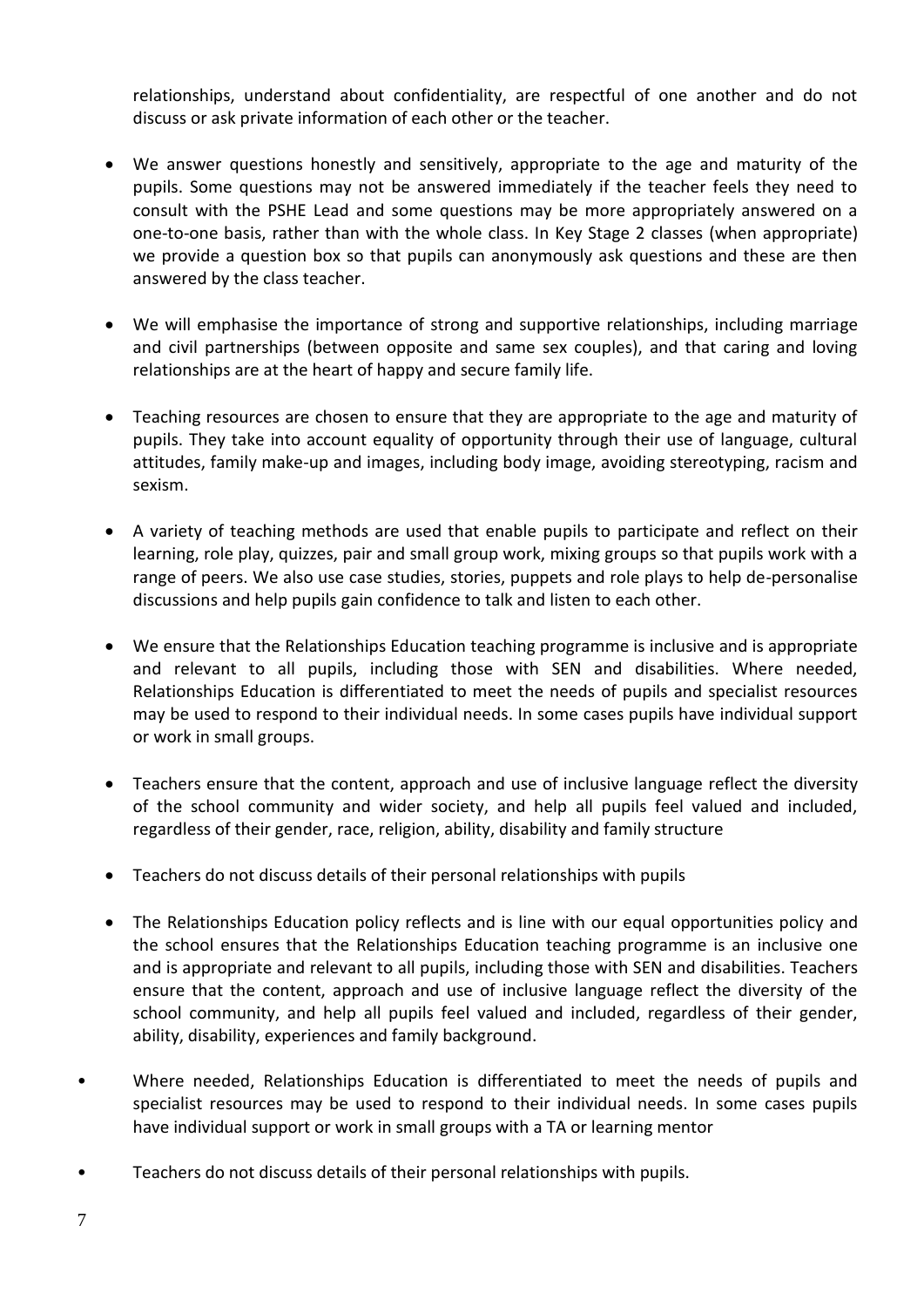- Teachers are sensitive to the issues of different types of relationships. Promoting inclusion and reducing discrimination are part of Relationships Education throughout the school and reflect our equality policy. When teaching about relationships and families we also include same sex relationships. The teaching programme in year 5 and 6 will include specific understanding of different types of relationships, including lesbian, gay and trans relationships.
- Homophobic and transphobic references and homophobic and transphobic actions and bullying are not tolerated in school and are challenged and dealt with as part of our commitment to promoting inclusion, gender equality and preventing bullying.
- Teaching about different families is part of Relationships Education and we aim to reflect the broad range of experiences amongst pupils and ensure all pupils feel their family is valued, such as: single parent families; recently divorced parents; parents who are married, parents who are not married, lesbian or gay parents; children living between two homes; in foster homes; in residential homes and living with relations other than biological parents. We will emphasise the importance of strong and supportive relationships, including marriage (both heterosexual and gay) and civil partnerships, for family life and bringing up children.

### **Involving pupils**

To ensure the Relationships Education programme meets the needs of pupils, the PSHE Lead involves the children in reviewing and evaluating the programme each year.

The PSHE Lead also gathers feedback from teachers about pupils' engagement in the curriculum.

### **Statutory Elements of Relationships Education**

#### **Science National Curriculum**

All primary schools are required to teach the Science National Curriculum which covers the biological aspects of sex education; growth and development, naming body parts, a basic understanding of the life process of reproduction and the human life cycle. See Appendix 1. Parents do not have the right to withdraw from Science.

#### **Health Education and Puberty**

All primary schools are required to teach statutory Health Education that includes teaching about puberty. We begin teaching about puberty in year 4 as part of learning about the human life cycle and introduce basic information about the changes for boys and girls that happen at puberty. We continue in year 5 with more detailed information about what happens at puberty including the physical and emotional changes and revisit this in year 6.

#### **How is sex education, biological aspects of science and puberty taught?**

These are taught through PSHE and Science in mixed groups to ensure that boys and girls learn the same information. However, sometimes it is useful in years 5 and 6 to include time when single sex groups can discuss issues with a teacher of the same gender.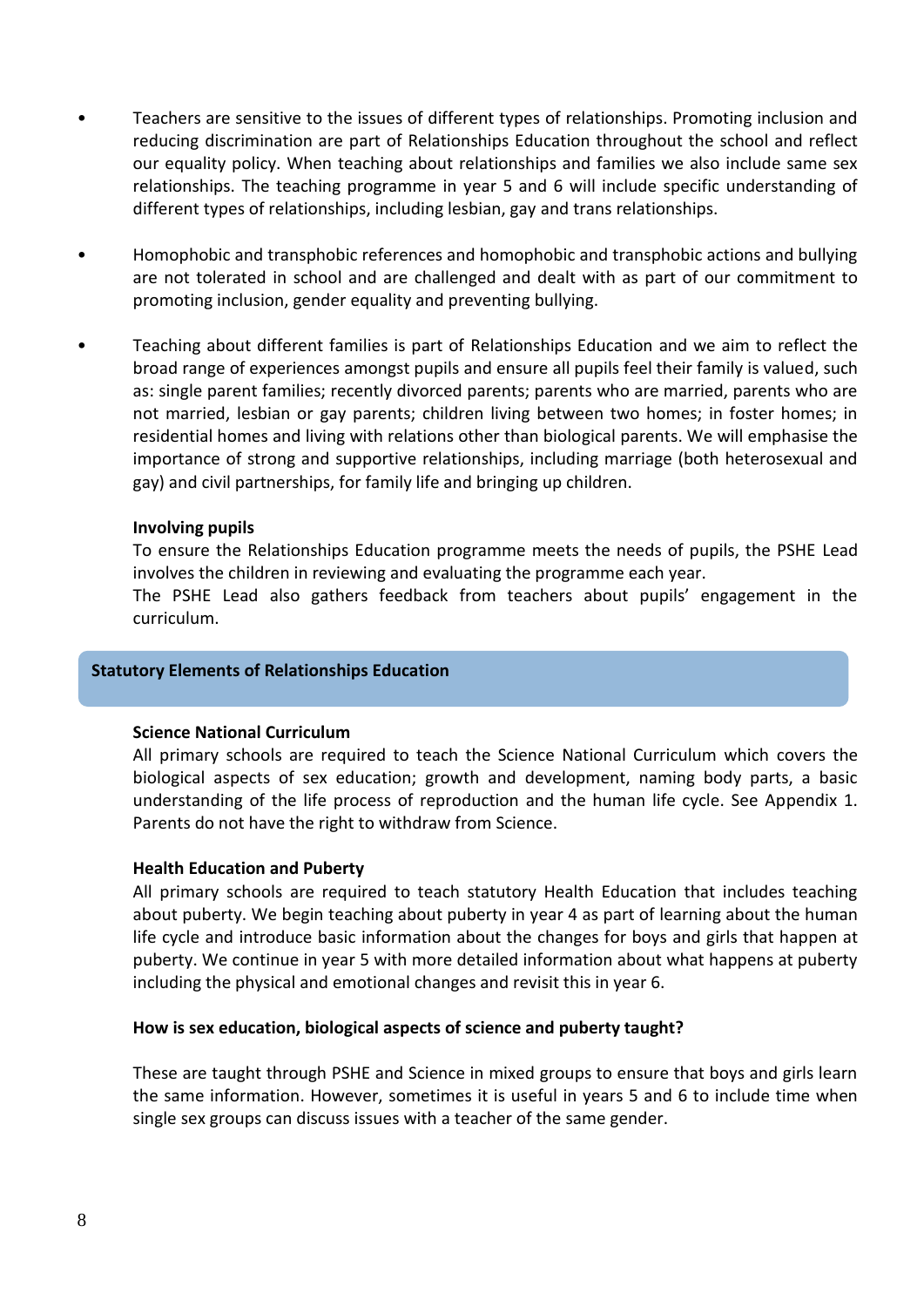When we teach the biological aspects of science, puberty (year 5 and 6) and sex education (year 6) we provide a question box so that pupils can anonymously ask questions and these are then answered by the class teacher.

#### **Sex Education and the Right to withdraw children (year 6)**

At Torriano we teach some sex education that is in addition to the science national curriculum. Sex education is defined as teaching about sexual intercourse in the context of learning about how a baby is made and a basic understanding of pregnancy and how the baby develops. This is taught in year 6, usually by the class teacher.

#### **Right to withdraw children from sex education**

We hope that parents and carers will support this important part of children's education and we will make sure that all parents and carers know what we will be teaching and when. However we understand that some parents may want to educate their children about these aspects of sex education and parents have the right to request that their child is withdrawn from any or all parts of sex education.

If a parent wishes to withdraw their child from the sex education lessons they must arrange a **meeting with a member of the Senior Leadership Team** who will talk through their concerns and discuss the benefits of their child learning about sex education. If they decide to withdraw their child, work will be provided to do in another class. We will offer packs of the teaching materials if parents wish to use this with their children at home. Parents can talk to the PSHE Lead about the resources to support this.

#### **Confidentiality, safeguarding and child protection**

Although Relationships Education is not about personal disclosures and personal issues, it is possible that a pupil may disclose concerns or worries for themselves or others. Staff understand that they cannot promise pupils absolute confidentiality in orders to support and keep them safe and pupils know this too.

If teachers are concerned in any way that a pupil is at risk of sexual or any other kind of abuse, they will talk to the Designated Safeguarding lead and follow the school's Child Protection Procedures. If a pupil discloses to a teacher that they are sexually active, or are considering sexual activity, then this would be viewed as a child protection issue.

#### **Assessing Relationships Education**

Pupils' progress in learning in Relationships Education is assessed as part of the assessment of PSHE and citizenship.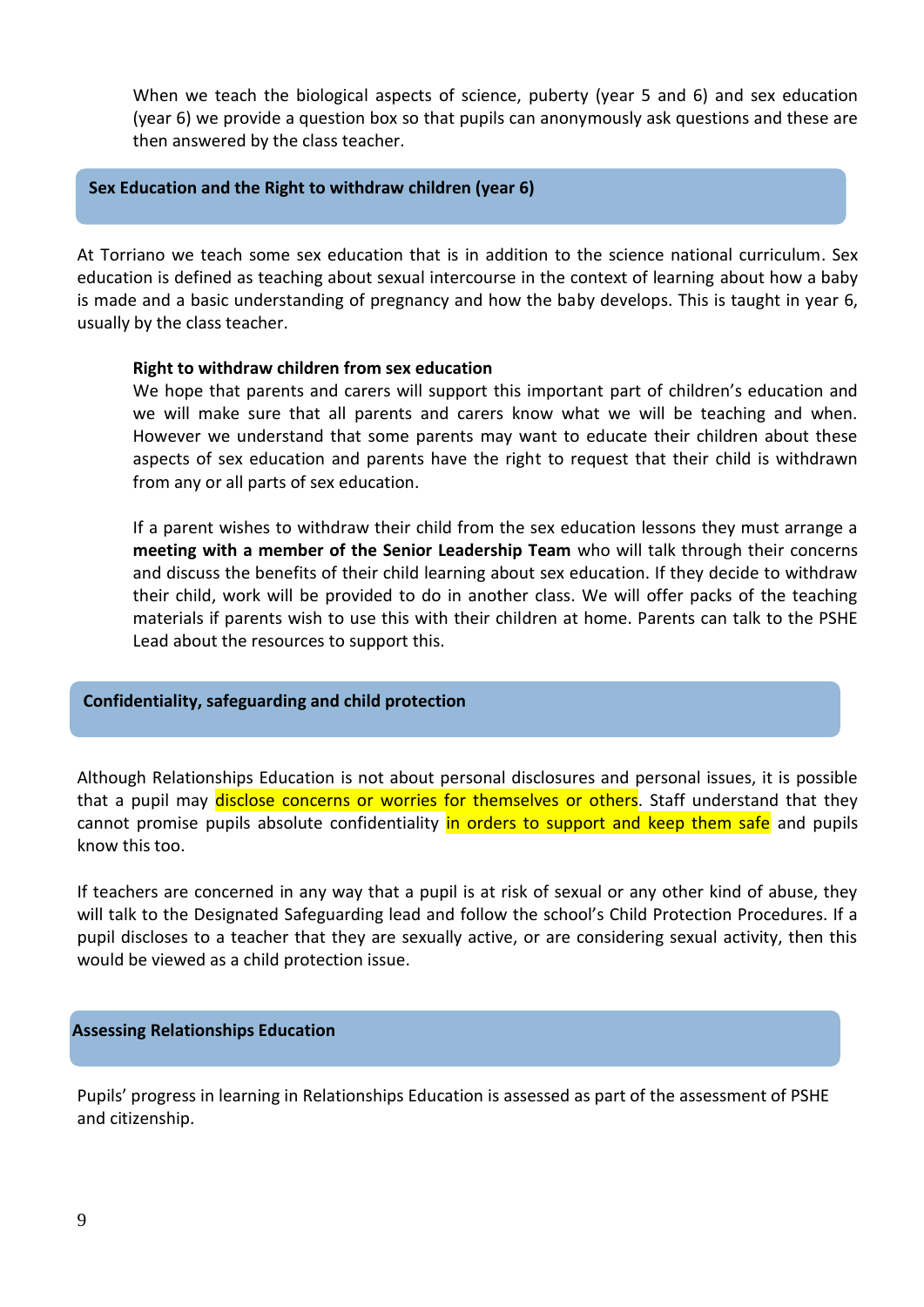# **Monitoring and evaluating Relationships Education**

The PSHE Lead monitors teachers' planning to ensure Relationships Education is being taught. Pupils and staff are involved in evaluating the Relationships Education teaching programme as part of the annual review of PSHE and Citizenship which also involves the school council.

# **Training staff to deliver Relationships Education**

It is important that Relationships Education is taught by teachers who are knowledgeable, skilled and confident. We ensure that teachers are trained to teach Relationships Education and provide a range of training opportunities including school based INSET, team teaching, classroom observations and external training courses provided by Camden LA and other organisations.

Training could include:

- What to teach and when
- Leading discussions about attitudes and values
- Information updates
- Practising a variety of teaching methods
- Facilitating group discussions
- Answering questions
- Managing sensitive and controversial issues

### **Engaging and involving parents**

We place the utmost importance on sharing responsibility with parents and carers for their children's education. We take account of religious and cultural views and aim to balance parental views with our commitment to comprehensive Relationships Education and compliance with the statutory guidance and Equality Act.

We will let parents know what will be taught and when and the resources that will be used and particularly consult parents before Year 6 about what will be taught in sex education and the resources that will be used..

We will take every opportunity to inform and involve parents and carers by

- Consulting with parents when developing the Relationships Education policy and when it is reviewed
- Publishing the Relationships Education policy on the school website
- Including a summary of the content and organisation of Relationships Education and Sex Education in the school website
- Providing information about content of the Relationships Education and Sex education teaching programme as part of the termly information on the curriculum
- Inviting parents and carers to a meeting to find out about the Relationships Education and Sex Education programmes
- Inviting year 5 and 6 parents to a meeting about what will be taught in relationships education, science and sex education and include tips for talking to their children about relationships education and sex education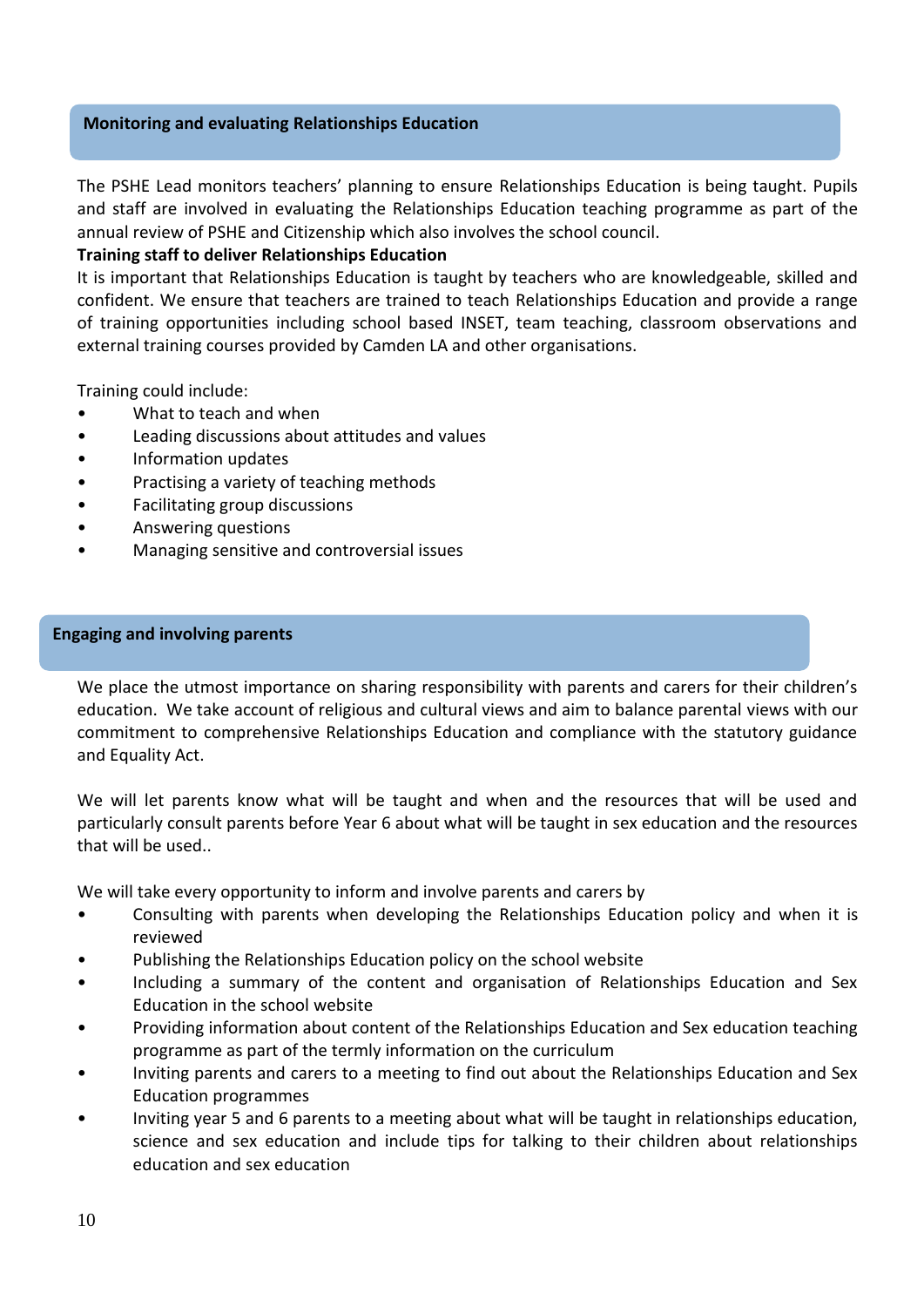# **Disseminating the policy**

A copy of this policy is on the school website. It is included in the

- Staff Handbook
- Governor Handbook

A summary is included in the school website. Copies are supplied to visitors who are involved in providing Relationships Education in school.

When the policy is being reviewed, parents are informed through the newsletter and school's website.

### **Key contacts**

PSHE and Citizenship Co-ordinator: Rosemary O'Brien Governor with a lead on Relationships Education: Luca Salice Designated Safeguarding Lead: Helen Bruckdorfer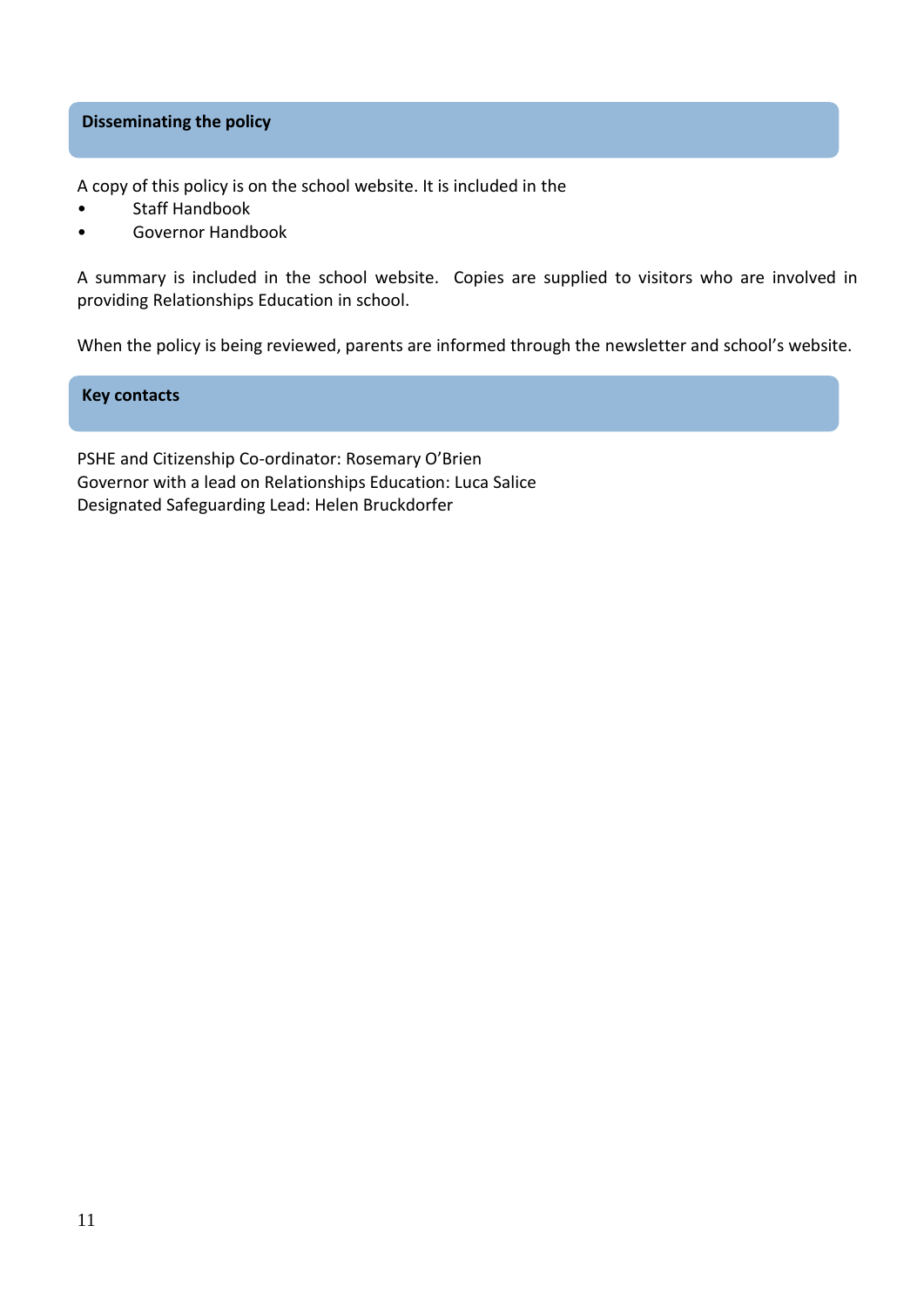# **Appendices**

# **Appendix 1**

Relevant links to the Science National Curriculum

# *Key Stage 1*

# **Year 1**

# Animals, including humans

Identify, name, draw and label the basic parts of the human body and say which part of the body is associated with each sense.

# **Year 2**

# Animals, including humans

Notice that animals, including humans, have offspring which grow into adults

# Non-statutory Guidance

Pupils should be introduced to the basic needs of animals for survival, as well as the importance of exercise and nutrition for humans. They should also be introduced to the processes of reproduction and growth in animals. The focus at this stage should be on questions that help pupils to recognise growth; they should not be expected to understand how reproduction occurs.

The following examples might be used: growing into adults can include reference to baby, toddler, child, teenager, adult. Pupils might work scientifically by: observing, through video or first-hand observation and measurement, how different animals, including humans, grow.

# *Key Stage 2*

Year 3 No content linked to Relationships Education

Year 4 No content linked to Relationships Education

Year 5

# **Living things and their habitats**

*Describe the life process of reproduction in some plants and animals.*

Pupils should find out about different types of reproduction, including sexual reproduction in animals. They might observe changes in an animal over a period of time (for example, by hatching and rearing chicks), comparing how different animals reproduce and grow.

# **Animals, including humans**

*Describe the changes as humans develop to old age.* 

Pupils should draw a timeline to indicate stages in the growth and development of humans. They should learn about the changes experienced in puberty.

Pupils could work scientifically by researching the gestation periods of other animals and comparing them with humans; by finding out and recording the length and mass of a baby as it grows.

# **Year 6**

No content linked to Relationships Education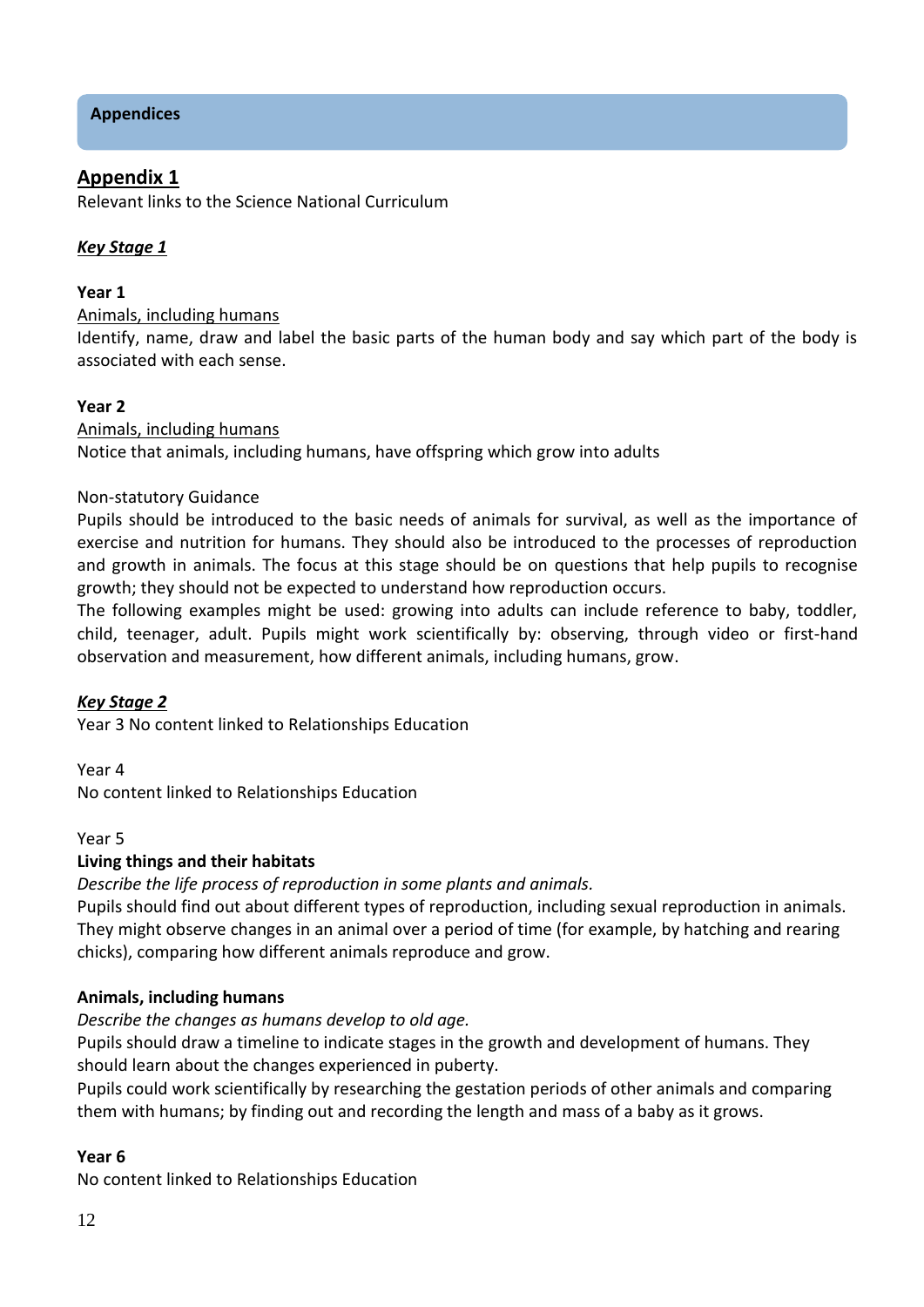# **Appendix 2**

Statutory content for relationships Education

| <b>Topic</b>                           | By the end of Primary, pupils should know                                                                                                                                                                                                                                                                                                                                                                                                                                                                                                                                                                                                                                                                                                                                                                                                                                                                                                                                                                                                                                                                                                          |
|----------------------------------------|----------------------------------------------------------------------------------------------------------------------------------------------------------------------------------------------------------------------------------------------------------------------------------------------------------------------------------------------------------------------------------------------------------------------------------------------------------------------------------------------------------------------------------------------------------------------------------------------------------------------------------------------------------------------------------------------------------------------------------------------------------------------------------------------------------------------------------------------------------------------------------------------------------------------------------------------------------------------------------------------------------------------------------------------------------------------------------------------------------------------------------------------------|
| Families and people who<br>care for me | that families are important for children growing up because<br>they can give love, security and stability<br>the characteristics of healthy family life, commitment to each<br>other, including in times of difficulty, protection and care for<br>children and other family members, the importance of<br>spending time together and sharing each other's lives.<br>that others' families, either in school or in the wider world,<br>$\bullet$<br>sometimes look different from their family, but that they<br>should respect those differences and know that other<br>children's families are also characterised by love and care for<br>them.<br>that stable, caring relationships, which may be of different<br>$\bullet$<br>types, are at the heart of happy families, and are important<br>for children's security as they grow up.<br>that marriage* represents a formal and legally recognised<br>$\bullet$<br>commitment of two people to each other which is intended<br>to be lifelong.<br>how to recognise if family relationships are making them feel<br>unhappy or unsafe, and how to seek help or advice from<br>others if needed |
|                                        | *marriage including both opposite sex and same sex couples                                                                                                                                                                                                                                                                                                                                                                                                                                                                                                                                                                                                                                                                                                                                                                                                                                                                                                                                                                                                                                                                                         |
| Caring friendships                     | how important friendships are in making us feel happy and<br>$\bullet$<br>secure, and how people choose and make friends.<br>the characteristics of friendships, including mutual respect,<br>truthfulness, trustworthiness, loyalty, kindness, generosity,<br>trust, sharing interests and experiences and support with<br>problems and difficulties.<br>that healthy friendships are positive and welcoming towards<br>٠<br>others, and do not make others feel lonely or excluded.<br>that most friendships have ups and downs, and that these<br>can often be worked through so that the friendship is<br>repaired or even strengthened, and that resorting to violence<br>is never right.<br>how to recognise who to trust and who not to trust, how to<br>judge when a friendship is making them feel unhappy or<br>uncomfortable, managing conflict, how to manage these<br>situations and how to seek help or advice from others, if<br>needed.                                                                                                                                                                                            |
| Respectful relationships               | the importance of respecting others, even when they are<br>٠<br>very different from them (for example, physically, in<br>character, personality or backgrounds), or make different<br>choices or have different preferences or beliefs.<br>practical steps they can take in a range of different contexts<br>to improve or support respectful relationships<br>the conventions of courtesy and manners.<br>the importance of self-respect and how this links to their own                                                                                                                                                                                                                                                                                                                                                                                                                                                                                                                                                                                                                                                                          |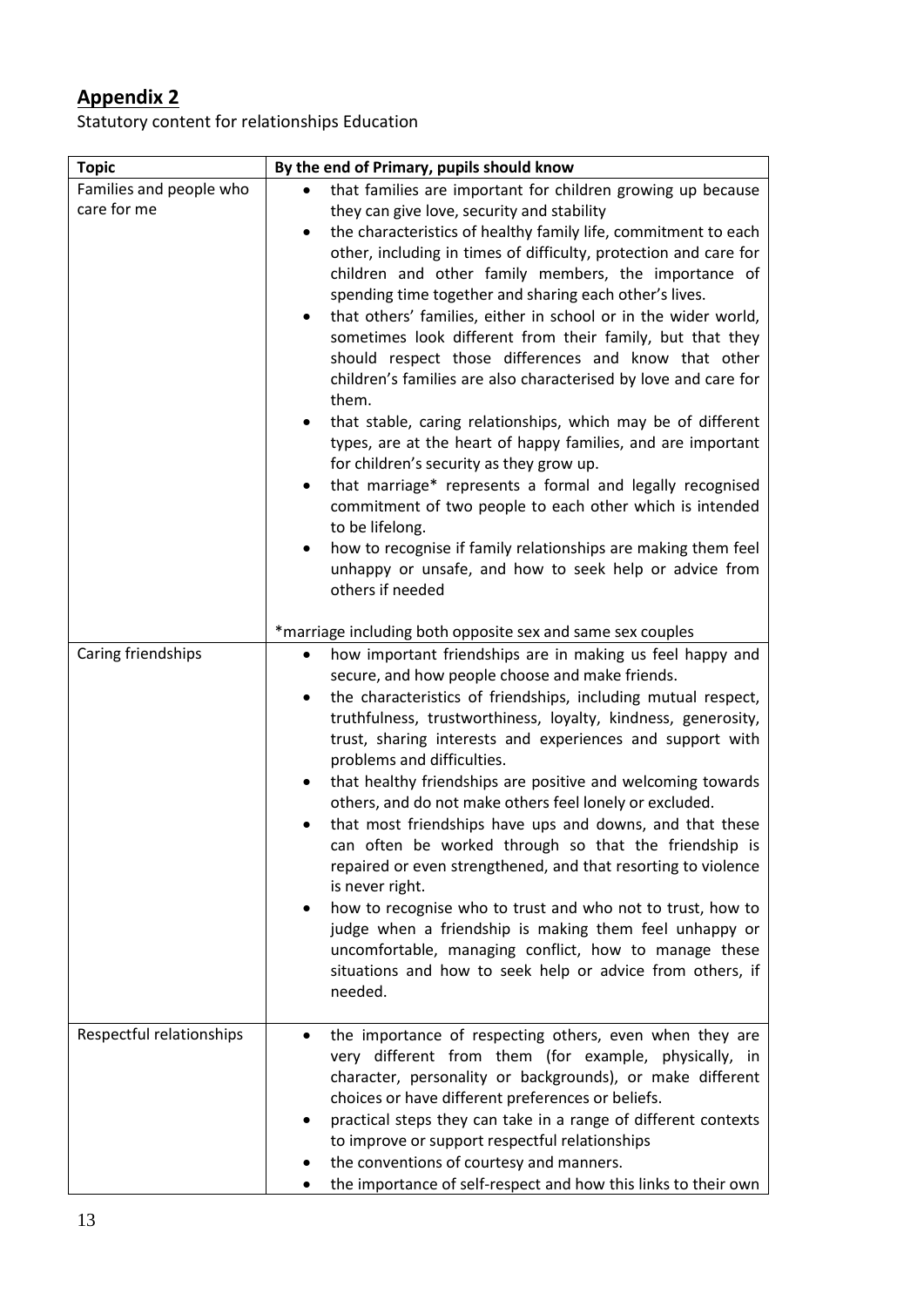|                      | happiness.                                                                                                                                                                                                                                                                                                                                                                                                                                                                                                                                                                                                                                                                                                                                                                                                                                                                                                                                                                                |
|----------------------|-------------------------------------------------------------------------------------------------------------------------------------------------------------------------------------------------------------------------------------------------------------------------------------------------------------------------------------------------------------------------------------------------------------------------------------------------------------------------------------------------------------------------------------------------------------------------------------------------------------------------------------------------------------------------------------------------------------------------------------------------------------------------------------------------------------------------------------------------------------------------------------------------------------------------------------------------------------------------------------------|
|                      | that in school and in wider society they can expect to be<br>$\bullet$<br>treated with respect by others, and that in turn they should<br>show due respect to others, including those in positions of<br>authority.<br>about different types of bullying (including cyberbullying), the<br>$\bullet$<br>impact of bullying, responsibilities of bystanders (primarily<br>reporting bullying to an adult) and how to get help.<br>what a stereotype is, and how stereotypes can be unfair,<br>negative or destructive.<br>the importance of permission-seeking<br>and giving<br>in<br>relationships with friends, peers and adults                                                                                                                                                                                                                                                                                                                                                         |
| Online relationships | that people sometimes behave differently online, including<br>$\bullet$<br>by pretending to be someone they are not.<br>that the same principles apply to online relationships as to<br>٠<br>face-to-face relationships, including the importance of<br>respect for others online including when we are anonymous.<br>the rules and principles for keeping safe online, how to<br>recognise risks, harmful content and contact, and how to<br>report them.<br>how to critically consider their online friendships and sources<br>of information including awareness of the risks associated<br>with people they have never met.                                                                                                                                                                                                                                                                                                                                                           |
|                      | how information and data is shared and used online                                                                                                                                                                                                                                                                                                                                                                                                                                                                                                                                                                                                                                                                                                                                                                                                                                                                                                                                        |
| Being safe           | what sorts of boundaries are appropriate in friendships with<br>$\bullet$<br>peers and others (including in a digital context).<br>about the concept of privacy and the implications of it for<br>both children and adults; including that it is not always right<br>to keep secrets if they relate to being safe.<br>that each person's body belongs to them, and the differences<br>٠<br>between appropriate and inappropriate or unsafe physical,<br>and other, contact.<br>how to respond safely and appropriately to adults they may<br>encounter (in all contexts, including online) whom they do<br>not know.<br>how to recognise and report feelings of being unsafe or<br>٠<br>feeling bad about any adult.<br>how to ask for advice or help for themselves or others, and to<br>keep trying until they are heard<br>how to report concerns or abuse, and the vocabulary and<br>٠<br>confidence needed to do so.<br>where to get advice e.g. family, school and/or other sources |